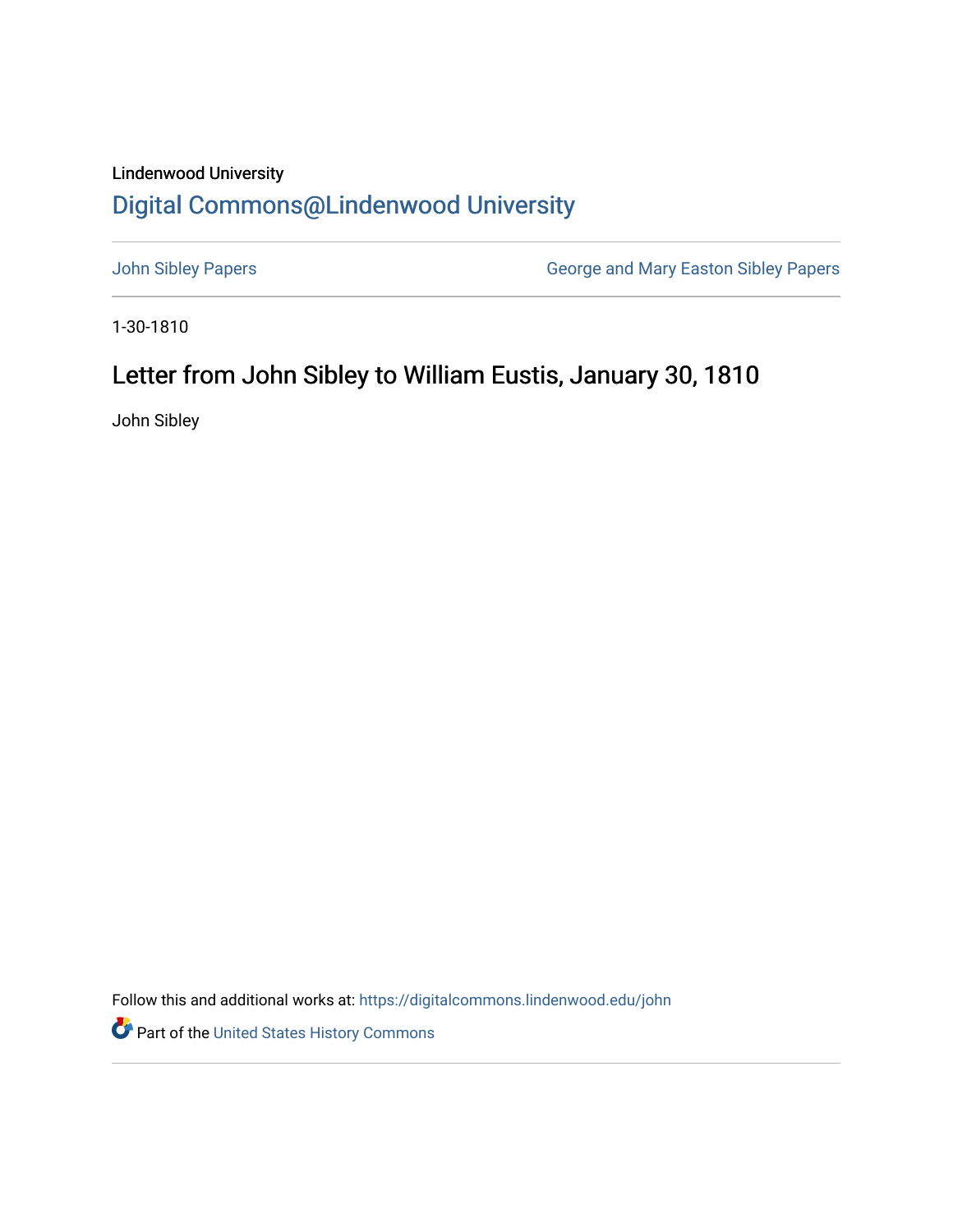Sir

 Upwards of three years ago I received Instructions from your precedessor [sic] General Dearborn, and Mr Jefferson the late president likewise wrote to me himself on the Subject to Select eight or ten principal Chiefs of some of the Indian Tribes in my Agency & Come with them myself to the City of Washington, & I received Enclosed in a Tin Case all the Necessary papers & passports for the purpose, which I now have; I made the Selection of Chiefs Accordingly, had Horses & Mules provided for the Journey & Sent them Over the Mississippi to the pasture of my friend Mr. Dunbar, but just as we were about setting off the Spaniards made an Irruption [sic] into the Country on this side the River Sabine, went to the Caddo Nation, menaced the Indians, Cut down & took away with them a United States Flag which I had given the Caddo Chief, persued [sic] & turned Back an exploring party ascending Red River by order of our Government under the direction of Mr Thomas Freeman, took several Citizens of the United States Prisoners within three or four Leagues of this Town & Sent them beyond the River Grand, & Committed many Other Acts of Outrage in the face, & within the knowledge of all the Indian Tribes, who saw likewise our forbearance, which they Construed into Cowardise, or impotence in us, which had Such an effect upon the Indians that they refused to go with me, Saying when I urged them to fulfill their promise, that the Spaniards who appeared to them to be our Superiors, told them, as well as the Creole French, that the Americans would not long possess any part of this Country, that ere long we would all be driven Over the Mississippi towards the rising Sun from whence we Came, that they the Indians must See themselves our inferiority to the Spaniards. & If they ran away after us it would offend the Spaniards & then what would become of them, my voyage was of Course Suspended: But the great Caddo Chief never withdrew from me his particular Confidence & friendship, who is a man of more importance than Any other ten Chiefs on this Side of the Mississippi within my Agency, with this Man who has a Strong mind I have frequent long & friendly Conversations, in which I have entertained him in an Account of the Wars & Politicks of the World, the present & probable State of Spain etc.–

I believe now he would readily Consent to make you a Visit & it appears to me it would be politic at this time to have it effected. for if the French Should finally Succeed in destroying the government of Spain in Europe they will put in motion every engine to gain an Interest in these Spanish provinces & will no doubt have their emmissaries [sic] Among the Indians who have always had a predilection for them.

 Should you be of the Opinion from these or any other Considerations that a Visit of Six or eight principal Chiefs of Some of those tribes to the Seat of Government & Some of the principal Towns in the United States would be productive of good. I will do my endeavour to effect it in as Short a Time & at as small an expence as possible.

 Should this proposal meet your approbation I shall require a Renewal of those papers Sent me by General Dearborn, and Such Other Instructions as you may be pleased to give me.

We receive but little Intelligence from Our Neighbours the Spaniards Worth notice, the last report is, that a project is now on foot for the purpose of Uniting into one Kingdom all Spanish America to appoint for their king the brother of Charles the 4th late King of Spain.

I am

Sir with very great Respect